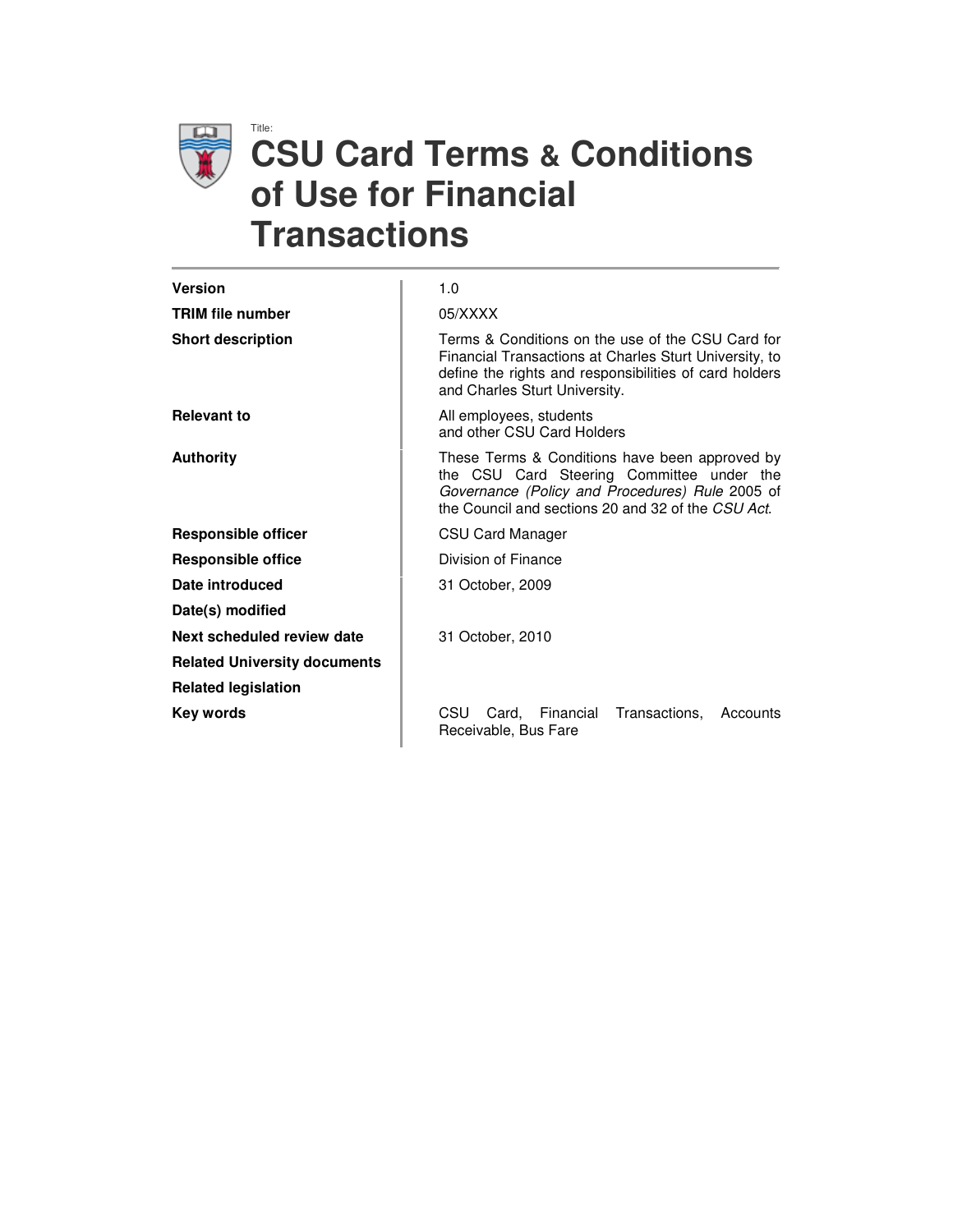#### **1. PURPOSE**

These are the terms and conditions of an agreement between us, Charles Sturt University, Panorama Avenue, Bathurst in the state of New South Wales and you. You agree to be bound by these Terms and Conditions by accepting or using your Card.

## **2. DEFINITIONS**

- **2.1 You** means CSU Card Holder in reference to a specific CSU Card.
- **2.2 Us, We** means Charles Sturt University.
- **2.3 Account** means your CSU Card Financial Transaction Account, which can be accessed with your CSU Card.
- **2.4 CSU Card** means your Charles Sturt University Student or Staff Card issued by us under these terms and conditions.
- **2.5 Your CSU Card** is the card issued to you as the card holder named on that card.
- **2.6 Card holder** means the person in whose name the card is issued.
- **2.7 PIN** means the Personal Identification Number which you may have selected for your CSU Card which allows you to access Transactions.
- **2.8 Transactions** means all the Transactions debited to your Account, such as purchase of goods or services.
- **2.9 Merchant** means a division, school or business unit or CSU which has the capacity to accept CSU Card as a payment form.

#### **3. YOUR CSU CARD AND PIN**

- **3.1** You must change your PIN before using your Account for financial Transactions, or adding value to your Account.
- **3.2** You must not use your CSU Card for anything illegal, or allow anyone else to use your CSU Card or PIN and must keep them safe from theft or fraudulent use.
- **3.3** CSU Cards remain the property of CSU and must be returned immediately upon request by CSU.
- **3.4** You must contact us urgently and lock your CSU Card if:
	- **3.4.1** your CSU Card is lost or stolen;
	- **3.4.2** your CSU Card is in the possession of another person;
	- **3.4.3** your CSU Card or PIN is misused (or you believe it may be) - see 3.5.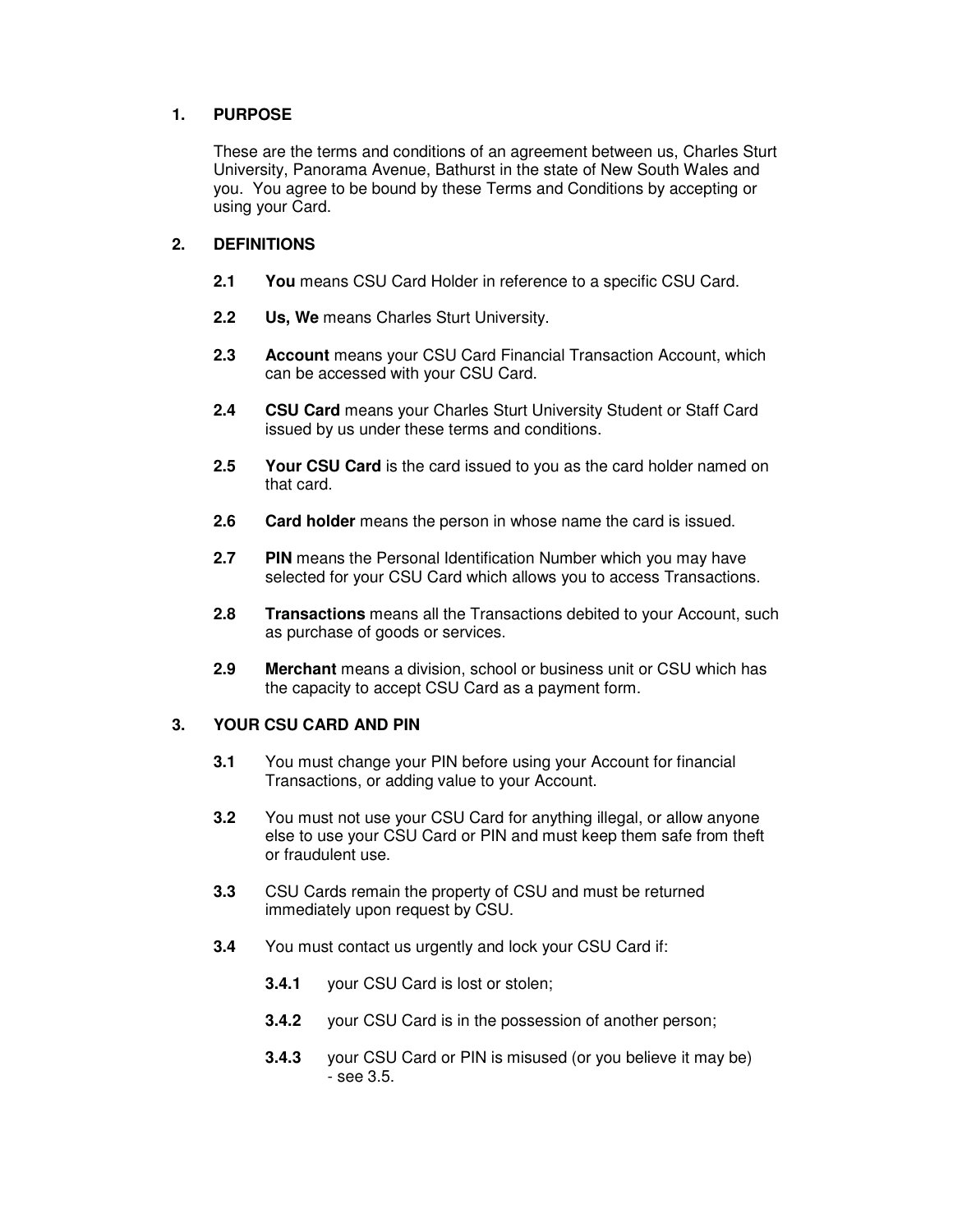- **3.5** You may lock a CSU Card at any time. Locking your CSU Card will suspend access to financial Transactions, building access and Library services. To do this you must: log onto myCSU, and navigate to the CSU Cardholder's Online Portal, where you can lock your card.
- **3.6** You must provide CSU any information regarding loss, theft or misuse of your CSU Card or PIN. This information may be passed on to the Police.
- **3.7** CSU Cards found in the possession of someone other than the card holder may be confiscated, and action taken against both the card holder and the person in possession of the card under appropriate University Policies, Rules and Regulations.
- **3.8** Duplication of a CSU Card, or the possession of a duplicate card, will result in disciplinary procedures, under appropriate University Policies, Rules and Regulations.
- **3.9** We may monitor and record the use of your CSU Card.
- **3.10** Your CSU Card:
	- **3.10.1** must be carried at all times whilst on University property;
	- **3.10.2** must be presented on request by University staff or security personnel.
- **3.11** You will need a PIN to use your CSU Card for most Transactions. When you select your PIN, you should choose a number that you will be able to remember easily. You should not choose unsuitable numbers such as:
	- birth dates, months or years
	- sequential numbers (e.g. 3456)
	- number combinations that may be easily guessed (e.g. 1111)
	- parts of your telephone number
	- parts of numbers in the order in which they are printed on your CSU Card
	- other easily accessible personal data (e.g. drivers licence or any other numbers easily connected with you)
- **3.12** To protect yourself against Card fraud you should follow these tips:
	- do not write your PIN down anywhere, memorise it instead
	- never tell anyone (including Police, staff or your family) your PIN
	- make sure no-one can see you enter your PIN when using your Card
	- consider using a different PIN to other cards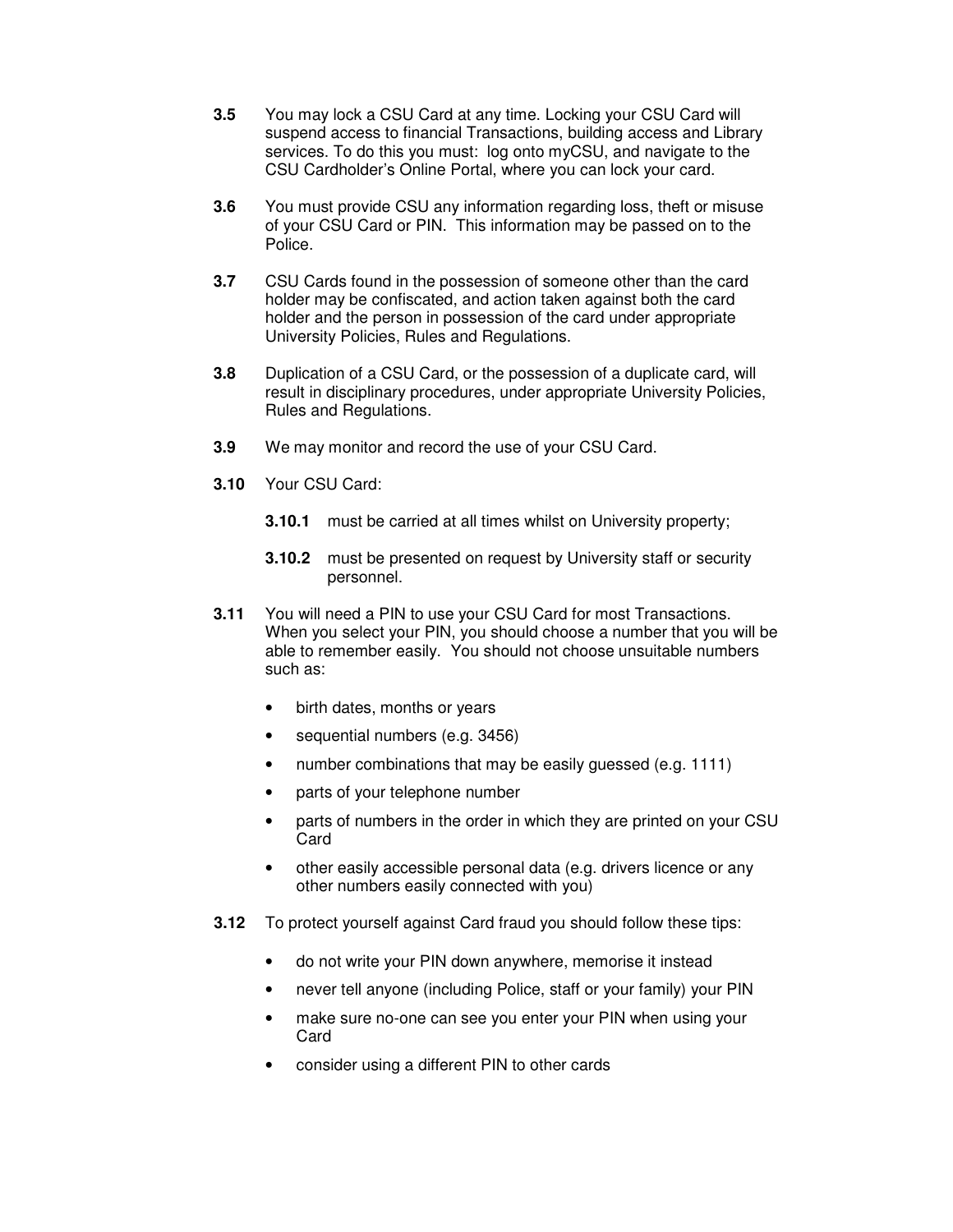- take care of your CSU Card do not leave your CSU Card in an unattended vehicle, wallet or purse or anywhere where a thief could remove the card without being noticed.
- do not let anyone else use your CSU Card
- always remember to take your CSU Card back after using it
- report the loss or theft of your CSU Card as soon as you are aware of it
- tell us if you change your address, so replacement cards are sent to the correct address
- never email your PIN

## **4. YOUR CSU CARD ACCOUNT AND FINANCIAL TRANSACTIONS**

- **4.1** Use of your CSU Card for a Transaction constitutes an irrevocable order to us. If you initiate a Transaction with your CSU Card you are authorising us to process the Transaction for the purchase amount which will be debited to your Account.
- **4.2** Once you have made a Transaction you cannot cancel it.
- **4.3** The CSU Card is not a credit card. It is your responsibility to ensure that your CSU Card Account has sufficient funds for Transactions.
- **4.4** Where a Transaction overdraws any Account, the overdrawn amount becomes a debt owing to us and will be treated according to University policies on unpaid debts.
- **4.5** We will not be held liable if you are unable to complete a Transaction with your CSU Card.
- **4.6** You cannot use your CSU Card to make cash withdrawals. It is your responsibility to manage the balance of your Account so that you have a zero dollar balance when you no longer require the use of the CSU Card.
- **4.7** You can add value to your Account of an amount under \$2,000.00.
- **4.8** All add value Transactions are subject to verification by us. Withdrawal of unverified amounts that result in a debit balance on your account will be a debt owing to the University.

#### **5. ACCESS TO CSU PROPERTIES**

- **5.1** In accordance with the CSU Access Control Policy you may be required to present your CSU Card before being granted access to a University property or facility.
- **5.2** You are not to give access to anyone else (this means opening a door, or giving your CSU Card to someone else). You have the right to ask them to use their own CSU Card, and if they do not have one, do not let them have access.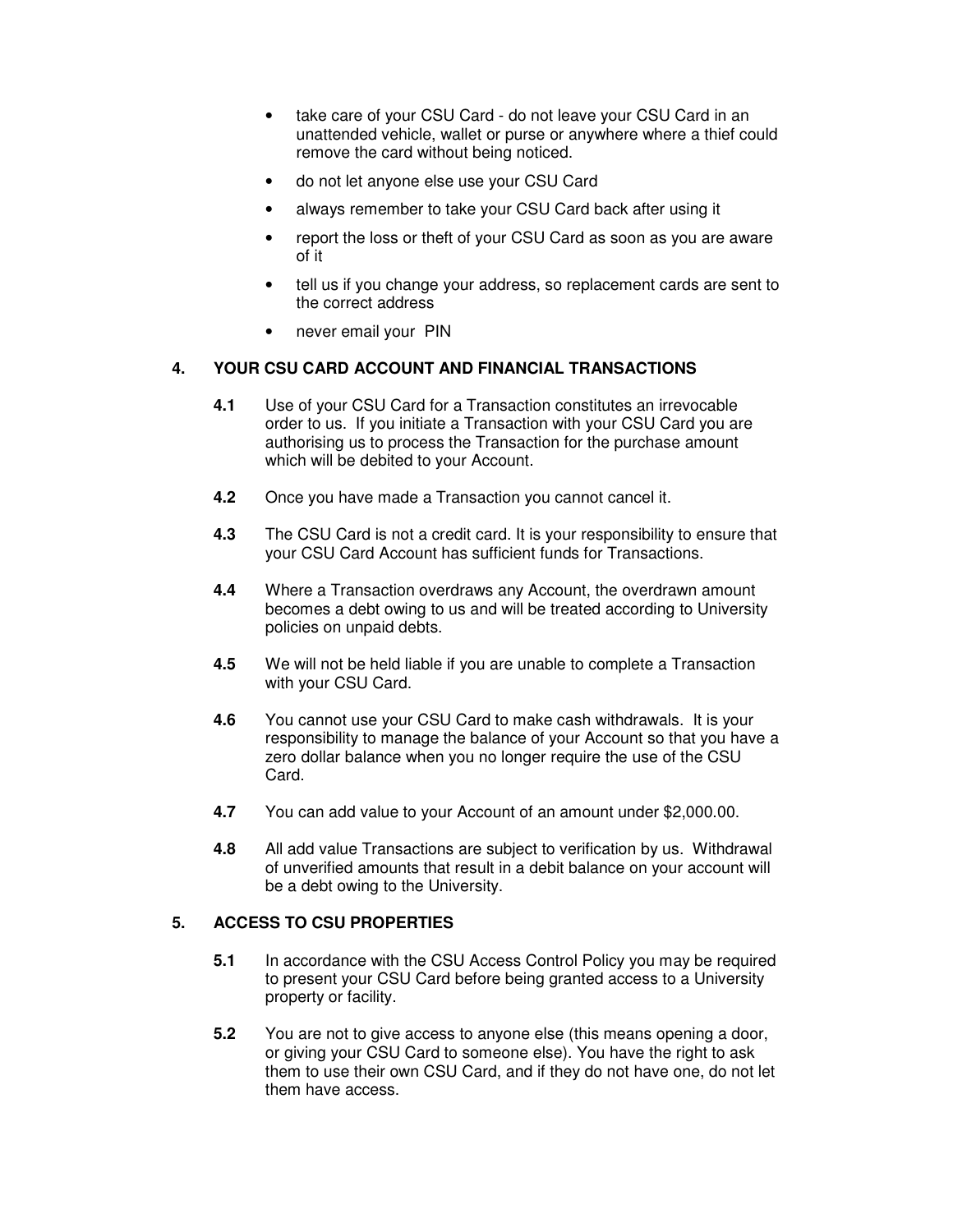- **5.3** At no time are doors, access to which is controlled by an electronic access system via the CSU Card, allowed to be propped open.
- **5.4** In accordance with the CSU Access Control Policy you may be held accountable for the actions of those individuals where you have granted access to University property or facilities outside your own level of authority.

#### **6. DISPUTES**

- **6.1** You are responsible for checking your Account and advising us of any mistakes. If you think that a Transaction against your Account is incorrect you must notify us and change your PIN immediately.
- **6.2** We have no liability to you for:
	- any refusal by a merchant to accept your Card or not allow you to use it to purchase particular goods or services; or
	- any defect or deficiency in the provision of goods or services acquired through the use of your Card.
- **6.3** Any dispute you have in respect of either a merchant's willingness to accept your CSU Card or in relation to the quality of goods or services purchased, or where you change your mind about the goods or services, shall be resolved between you and the merchant.
- **6.4** You should exercise care and be aware of the risks of using your CSU Card to pay for goods or services.

#### **7. LIABILITY FOR LOSSES RESULTING FROM LOST OR STOLEN CARDS AND PINS**

- **7.1** You acknowledge and agree that you are liable to us for all Transactions made by any person using your CSU Card or PIN, unless the CSU Card has been locked at the time of the Transaction.
- **7.2** Failure to look after and secure your CSU Card and PIN (including failure to lock your CSU Card when appropriate) could result in a substantial loss for which you could be held responsible.
- **7.3** You are liable to us for all losses arising from the unauthorised use of a CSU Card or PIN which results from your fraud or negligence, whether the CSU Card is yours or otherwise.

#### **8. CARD CANCELLATION**

- **8.1** We may cancel or replace a CSU Card at any time with or without notice.
- **8.2** Misuse of any CSU Card will result in your CSU Card being suspended and confiscated.